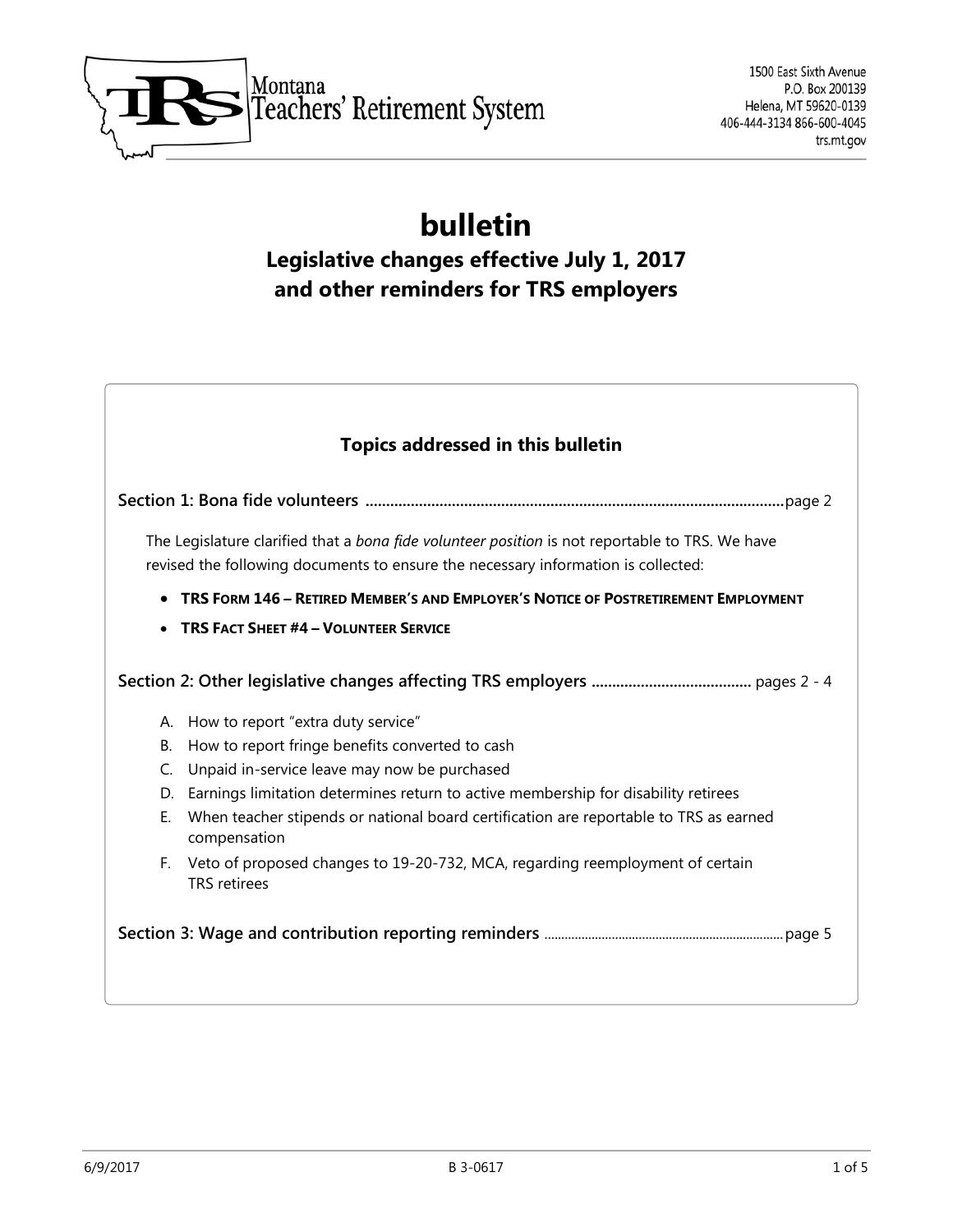

# **Section 1.** *Bona Fide Volunteer Position* **– and associated procedural changes**

Senate Bill 121 amended §19-20-302, MCA, which defines TRS active membership. The definition now clarifies that any person in a *bona fide volunteer position* is not an active member of TRS. To protect the retirement system, the law also provides some restrictions.

What does this mean for TRS employers? It means that a TRS retiree may serve in a volunteer capacity without a 150 calendar day break in service, as long as the position fully meets the "bona fide volunteer" position" definition. **Please note:**

- TRS has revised **FORM 146 RETIRED MEMBER'S AND EMPLOYER'S NOTICE OF POSTRETIREMENT EMPLOYMENT.** The form requires the employer to certify compliance with the new provisions, which are explained in the recently revised **TRS FACT SHEET 4 VOLUNTEER SERVICE.**
	- o Old versions of Form 146 will no longer be accepted. Please discard any blank copies of earlier versions you might have on hand.
- The revised form and fact sheet are provided on the TRS website. Use the revised form for any position filled on or after July 1, 2017 by a retired TRS member.

## **Section 2. Other legislative changes affecting TRS employers**

- **A. Extra duty service.** House Bill 67 amended 19-20-401, MCA to clarify how creditable service and earned compensation credit is calculated and awarded for extra duty service. This affects how TRS employers report earnings for part-time employees who are already TRS members or for non-members who might work enough hours for TRS membership.
	- o If an active TRS member is paid hourly, simply report to TRS the actual hours worked and the actual salary paid.
	- o If an active TRS member is paid a single fee or stipend, report the actual stipend amount. TRS staff will convert the stipend amount to days of creditable service based on the daily rate of pay for an entry-level teacher for your specific school district.

*Stipend amount ÷ daily rate of pay = days of service credit*

o For a non-TRS member: Use the above formula to help you determine whether the employee will meet the 210-hour or 30-day requirement for active membership in TRS.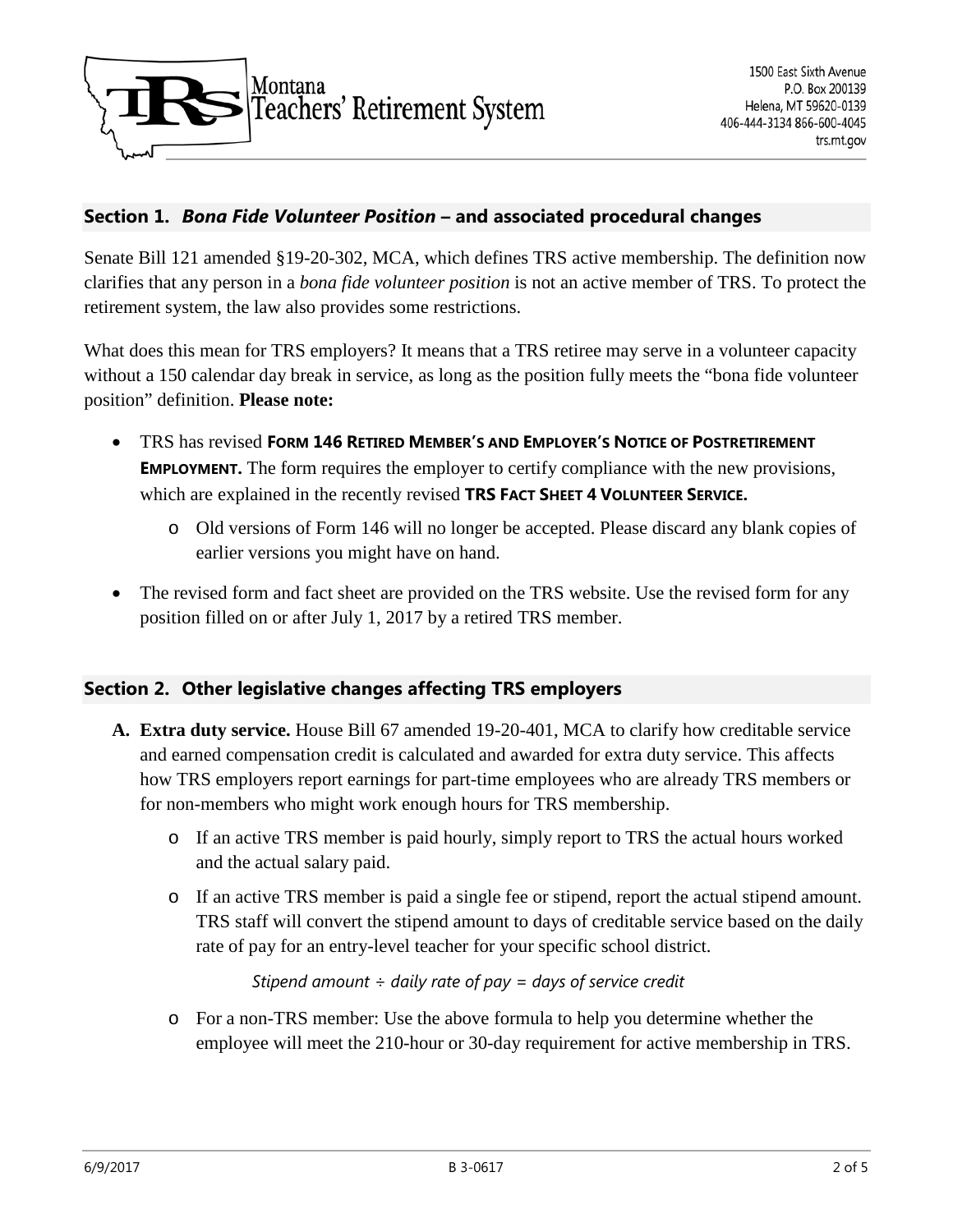

- **B. Fringe benefits.** House Bill 67 amended 19-20-805, MCA to eliminate fringe benefits converted to cash as an exception to earned compensation. Previously, fringe benefits converted to cash were not included in the calculation of the member's Average Final Compensation (AFC) unless the employer had reported this compensation for five or more consecutive years.
	- o Now, employers should simply report fringe benefits converted to cash as earned compensation.
	- o The existing rule that imposes a 110% cap on earnings will apply. All reported compensation above the 110% cap on earnings will be included as termination pay Option 2 in the calculation of retirement benefits.
	- o This provision does not apply to cash paid *in lieu of* a benefit, such as offering employees an option between health insurance or a cash amount.
- **C. In-Service Leave.** House Bill 67 amended 19-20-403, MCA to state that TRS members may purchase service and compensation credit for "in-service leave," such as maternity leave, sabbatical leave, or other employer-approved leave of absence in which the member remains employed or job-attached.
	- o This is informational only for TRS employers. At this time, no forms or procedures have changed; however, changes may be made in the future if deemed necessary.
- **D. Disability retirees who work in TRS-reportable positions.** TRS members approved for disability retirement sometimes can manage employment in a less strenuous job capacity. Previously, these disability retirees were unable to accept full-time employment without reduction or suspension of their TRS benefit and return to active membership.
	- o House Bill 67 amended 19-20-905, MCA to state that, as of July 1, 2017, exceeding the earnings limit causes reduction or suspension of a disability retiree's monthly benefit, the same as for other working retirees. The disability retiree's FTE status is not considered.
	- o Other established requirements for disability retirees, such as periodic medical certification of disability, are unchanged.
	- o No changes to employer wage and contribution reporting procedures are needed.
- **E. Stipends for national board certification.** Senate Bill 115 amended 20-4-134, MCA to increase the state funding for and frequency of teacher stipends for national board certification. The legislation also changed the definition of earned compensation in TRS law. As of July 1, 2017, teacher stipends paid *pursuant to 20-4-134, MCA* are not reportable to TRS as earned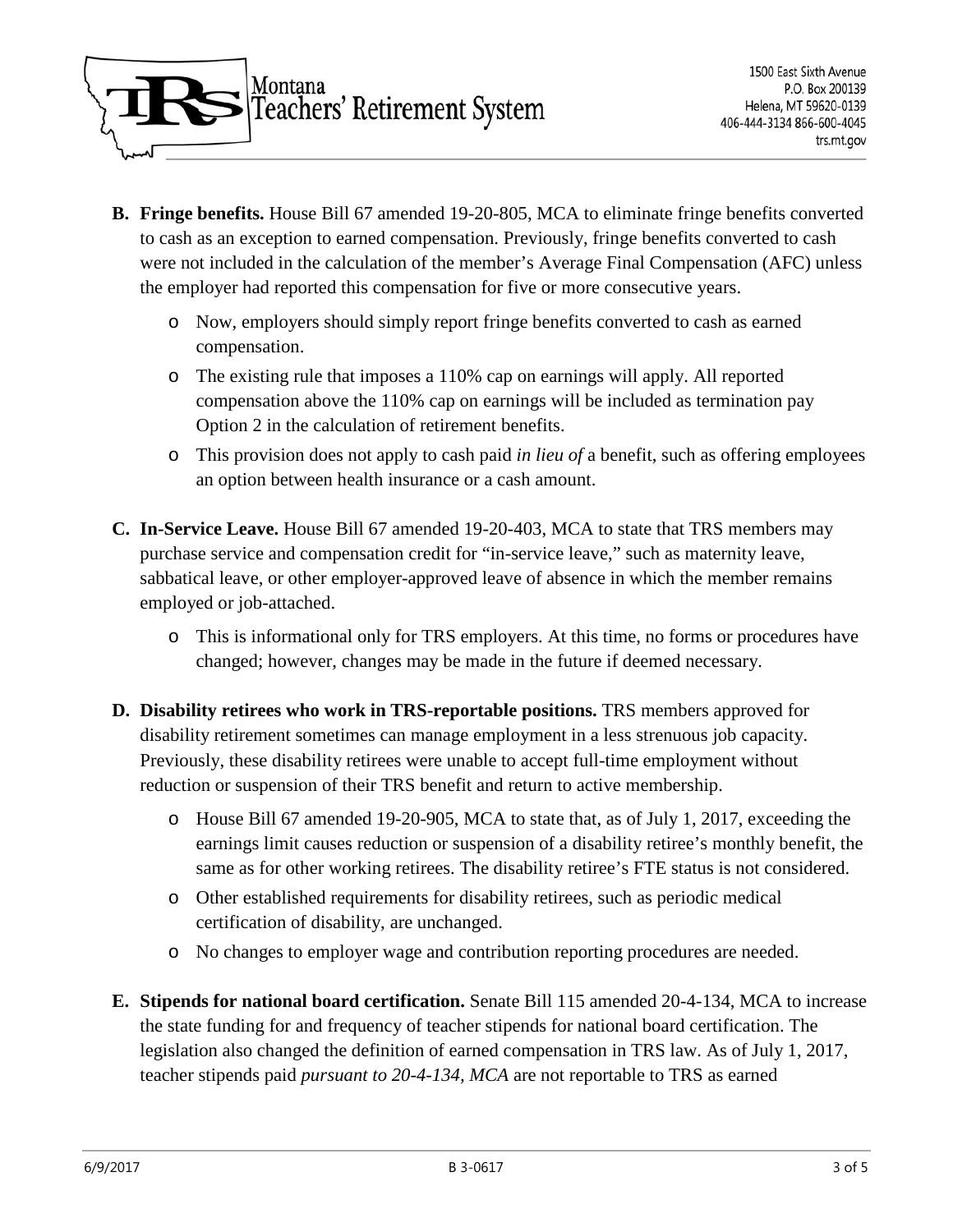

compensation; this means both the state-funded portion and up to \$500 of the employer matching portion of the stipend.

- o A stipend, incentive or bonus paid for national board certification that is not paid pursuant to 20-4-134, MCA is reportable to TRS, provided it otherwise meets the definition of earned compensation, including that it is paid as part of a series of annual payments as provided in Rule 2.44.530 of the Administrative Rules of Montana (ARM).
	- A stipend, bonus, or incentive for national board certification that is included in the employer's salary matrix or is regularly paid pursuant to a collective bargaining agreement usually will meet this requirement.
- o Stipends, incentives, or bonuses paid to working retirees, including those paid pursuant to 20-4-134, MCA are always reportable to TRS as remuneration to a retired member (19- 20-731, MCA).

If you have questions about whether a stipend, incentive or bonus meets the requirements of Rule 2.44.530, ARM, please contact TRS for clarification.

**F. Reemployment of a TRS retiree on an emergency basis.** Senate Bill 143 attempted to revise a 2009 law that allows a school district to employ an eligible TRS retiree when the district has not been able to hire a qualified, non-retired candidate. When approved for hire under this law, the TRS retiree continues to draw full retirement benefits regardless of earnings.

The bill would have changed several aspects of the existing law (19-20-732, MCA). Most notably, it would have expanded the list of employers allowed to hire retirees under these provisions, would have reduced the amount of creditable service required from 30 to 27 years for many retirees, and would have changed the number of years (or parts of years) a retired member was eligible to work under the law. However, SB 143 was vetoed by Governor Bullock and did not become law.

This means the existing law and TRS approval process remain in effect. A school district and an eligible retiree who wish to fill a vacant position under these provisions must submit the appropriate TRS forms (143EE and 143ER) to request approval. These forms explain the eligibility requirements in more detail and are available on the TRS website: trs.mt.gov/TrsInfo/Forms.